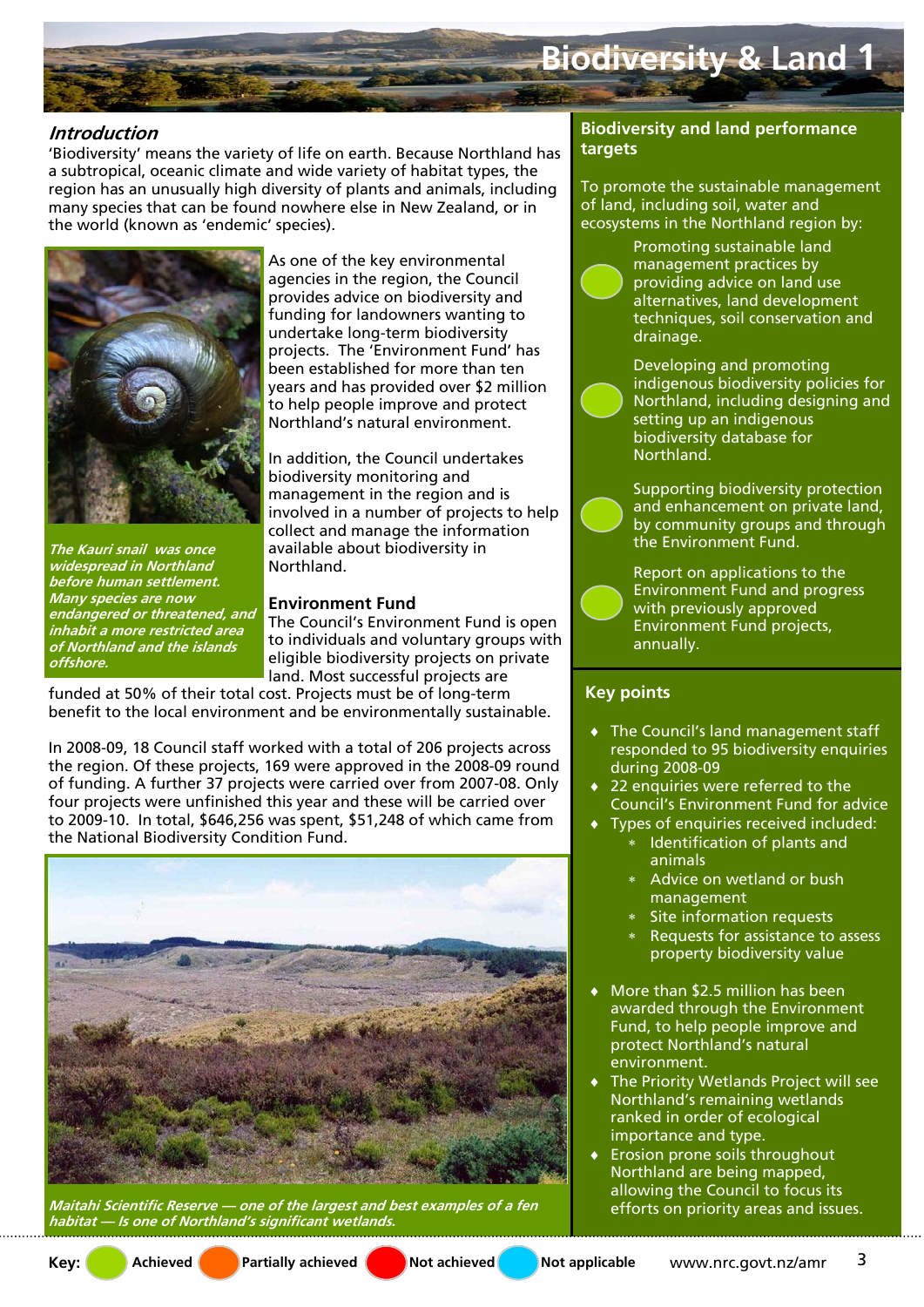



**A coastal wetland in Pout***ō***— one of Northland's unique wetlands.** 



**Rare plant species are a feature of Northland's wetlands. The flower (above) is a sun orchid, found in Kerikeri. Many species of orchid are found only in Northland, particularly in wetlands association with gum land.** 

**In New Zealand there are 120 land-based animals under threat of extinction, of which 36 are found in Northland.** 

**Five of the freshwater and marine animals at greatest risk of extinction are also found in the region.** 

**In Northland 23,202 hectares of land is classified as National Priority One habitat identified by the Ministry for the Environment as most in need of protection.** 

## **Priority wetlands project**

As a result of drainage and land disturbance activity, only 5.3% of Northland's wetlands remain. Northland has several different types of wetlands, some of which are nationally rare.

Rules in the Regional Water and Soil Plan for Northland protect significant wetlands. However, there has never been a full survey to find out where these wetlands exist in the region. In order to protect the best of what remains, it is necessary to know where the highest value and most unique and irreplaceable wetlands are sited.

In 2008, the Council launched a project to record and map high priority wetlands in Northland. A 'Biodiversity Wetlands' database has been created to hold this information and this database will be made available to planners, landowners and land managers to help protect these valuable habitats, and to help target funding and advice for their protection.

The first phase of the project is now near completion. Wetlands recorded during the Department of Conservation's (DOC) Protected Natural Areas Programme have been uploaded onto the database (nearly 350 sites) and additional wetland surveys are being undertaken by the Council to supplement this information. It is hoped that this work will be complete by October 2009.

The next phase of the project involves scoring and ranking each wetland according to its value. This information will be used to shortlist around 200 of Northland's 'top' wetlands (those with the highest biodiversity value), regardless of ownership, protection status, wetland type, size or condition. Draft lists of the 'top' wetlands will be produced in the following categories:

- Top Northland wetlands;
- Top wetlands by ecological district; and
- Top wetlands by type (swamp, marsh, fen, bog, coastal, gumland etc).

Once these lists are drafted, they will be given to other organisations, such as DOC and district councils, for review and comment. The landowners of listed wetlands will also be consulted. Protection and management needs for each wetland chosen will then be discussed with all landowners, along with funding opportunities and possible formal protection mechanisms.

#### **Biodiversity website project**

In 2008, the Council applied for funding to construct a Geographic Information System (GIS) linked Northland Biodiversity website on behalf of Biodiversity Northland. The funding was approved from TFBIS (Terrestrial and Freshwater Biodiversity Information Systems), a national funding pool.

The project will make important information about Northland's biodiversity, such as the location of species or habitats, available on the internet. In order to protect our rarest species, however, there will be different levels of access for different users, depending on the sensitivity of the data.

The Northland Biodiversity website is a pilot for the 'One Land Project', a national initiative to bring together information from a number of key agencies in one website, where it can be accessed by everyone. Work on the Northland Biodiversity website was scheduled to commence in September 2009 and the website is due to be launched late 2010.

Find out more about Northland's land and biodiversity: **www.nrc.govt.nz/land**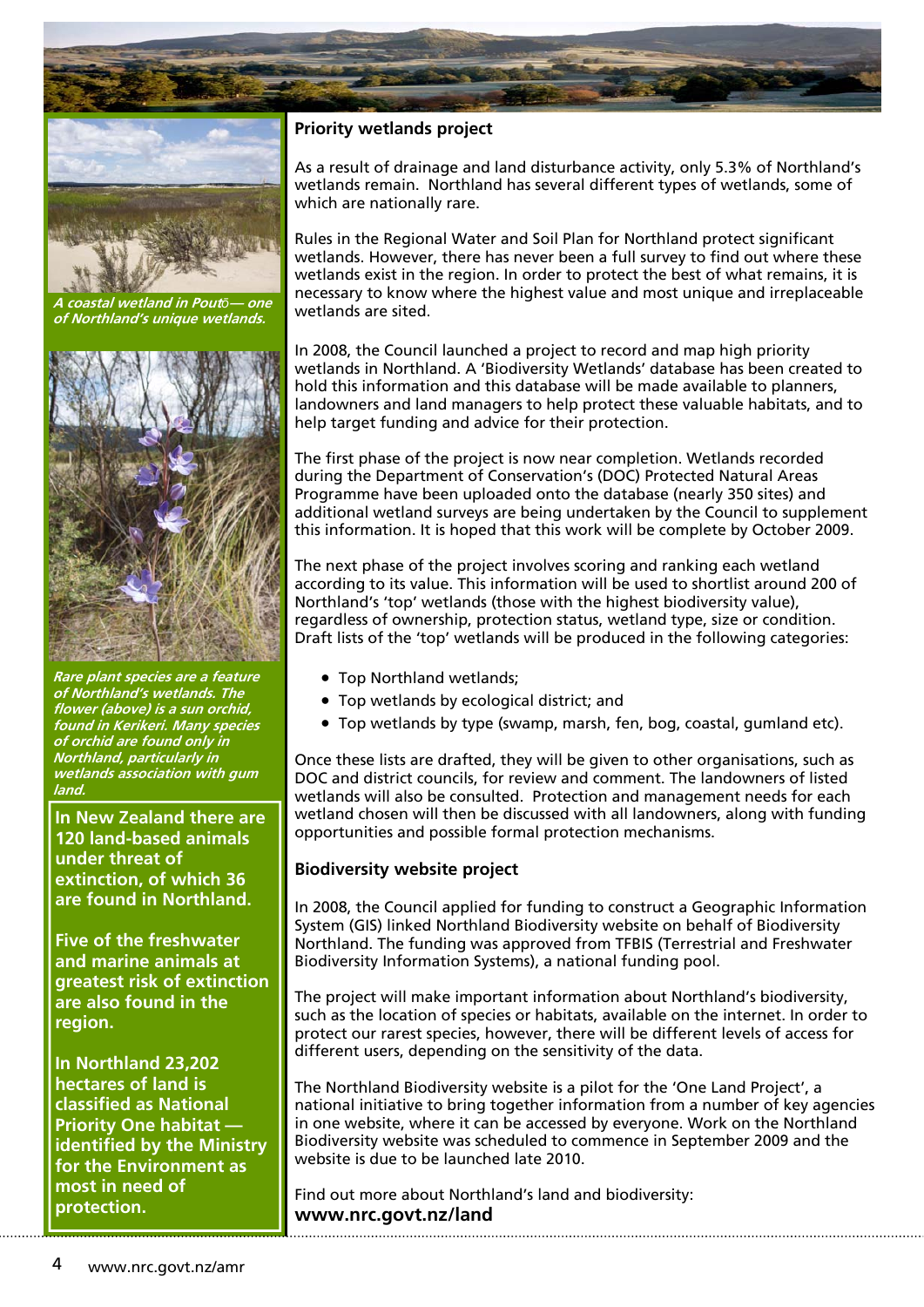# **Biodiversity & land 2**

#### **Land**

#### **Highly versatile soils**

Highly versatile or 'productive' soils are those on which we can grow a wide range of high value crops – tree crops, field crops and vegetables, grain crops, pasture and forest trees – with no or few limitations. This definition includes soils that are already in production, and those with the potential for high productivity that may not currently be used.

The Regional Policy Statement (RPS) for Northland identifies the loss of these highly productive and versatile soils, particularly around Whāngārei and Kerikeri, as an issue that needs addressing. The RPS recommends that we protect these soils from subdivision and land-use that may result in their permanent loss from production.

In 2008-09, the Council began a project to map all versatile soils in the region. These soils were chosen based on characteristics including underlying rock (geology), soil type, slope and wetness. The map (below) is now complete and can be used by both the Regional and District Councils to consider subdivision applications and land-use activities that may impact upon this valuable resource.





**Regional Council staff learn how to conduct a visual soil assessment survey.** 



**Clearly identifiable layers of soil types.** 



**Mapping erosion prone soils in urban areas will identify land that is suitable for development or prone to slipping.**